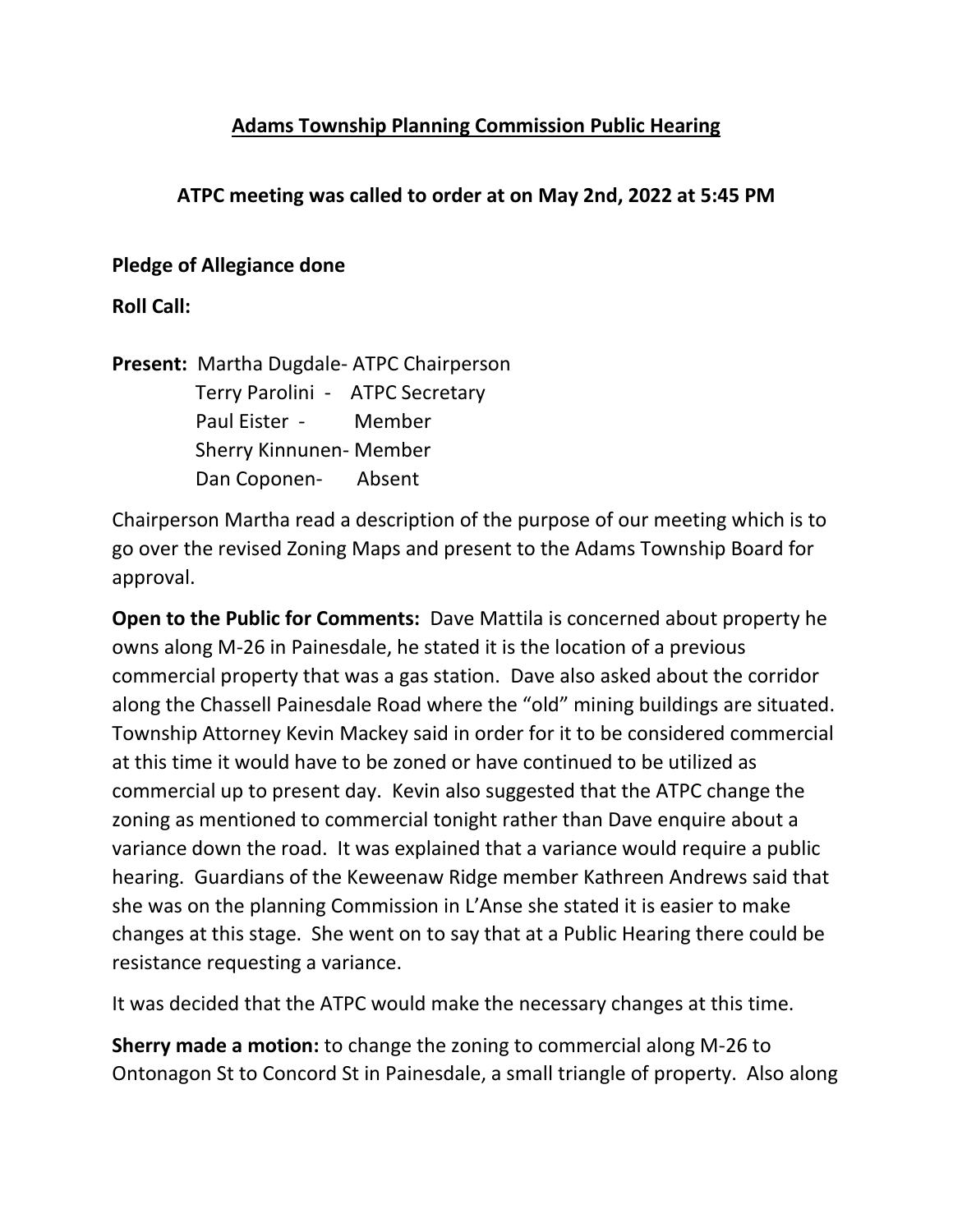the Chassell Painesdale Rd to the Portage Township line heading north and 800' back from center of the Chassell Painesdale Rd. **Paul Seconded: All Yes, 0 No's**

**Paul made a Motion:** to present the Zoning Map with the new changes to the ATB. **Sherry Seconded: All Yes, 0 No's.**

Adjournment of Public Meeting at 6:10 PM.

Moved into the Adams Township Meeting where the map as presented was approved.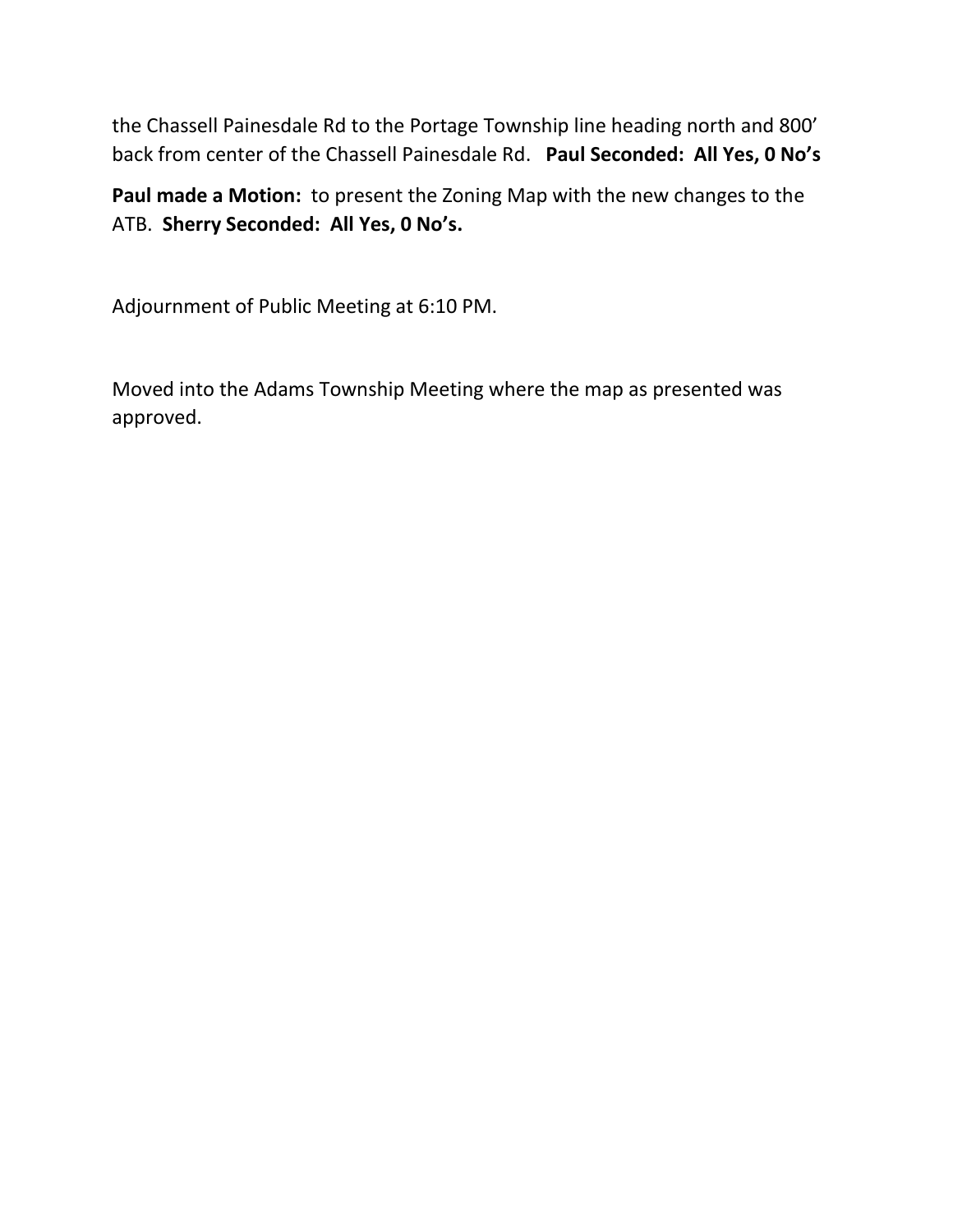# **Adams Township Planning Commission**

## **ATPC meeting was called to order at on May 19th, 2022 at 6:00 PM**

#### **Pledge of Allegiance done**

## **Roll Call:**

**Present:** Martha Dugdale- ATPC Chairperson Terry Parolini - ATPC Secretary Paul Eister - Member

#### **Absent:**

 Sherry Kinnunen-Member Dan Coponen- Member

# **Board Of Appeals**:

Martha Dugdale Bill Manderfield Diane Keranen

#### **Zoning Administrator:**

Patrick Nettle- **Present**

#### *Alternate Zoning Board of Appeals*

Annette Butina

No public Comment

Paul made a motion to approve both the regular ATPC on May 2<sup>nd</sup> meeting and Special Public Hearing May 2<sup>nd</sup> meeting minutes Martha 2<sup>nd</sup>, All –Ayes 0- No.